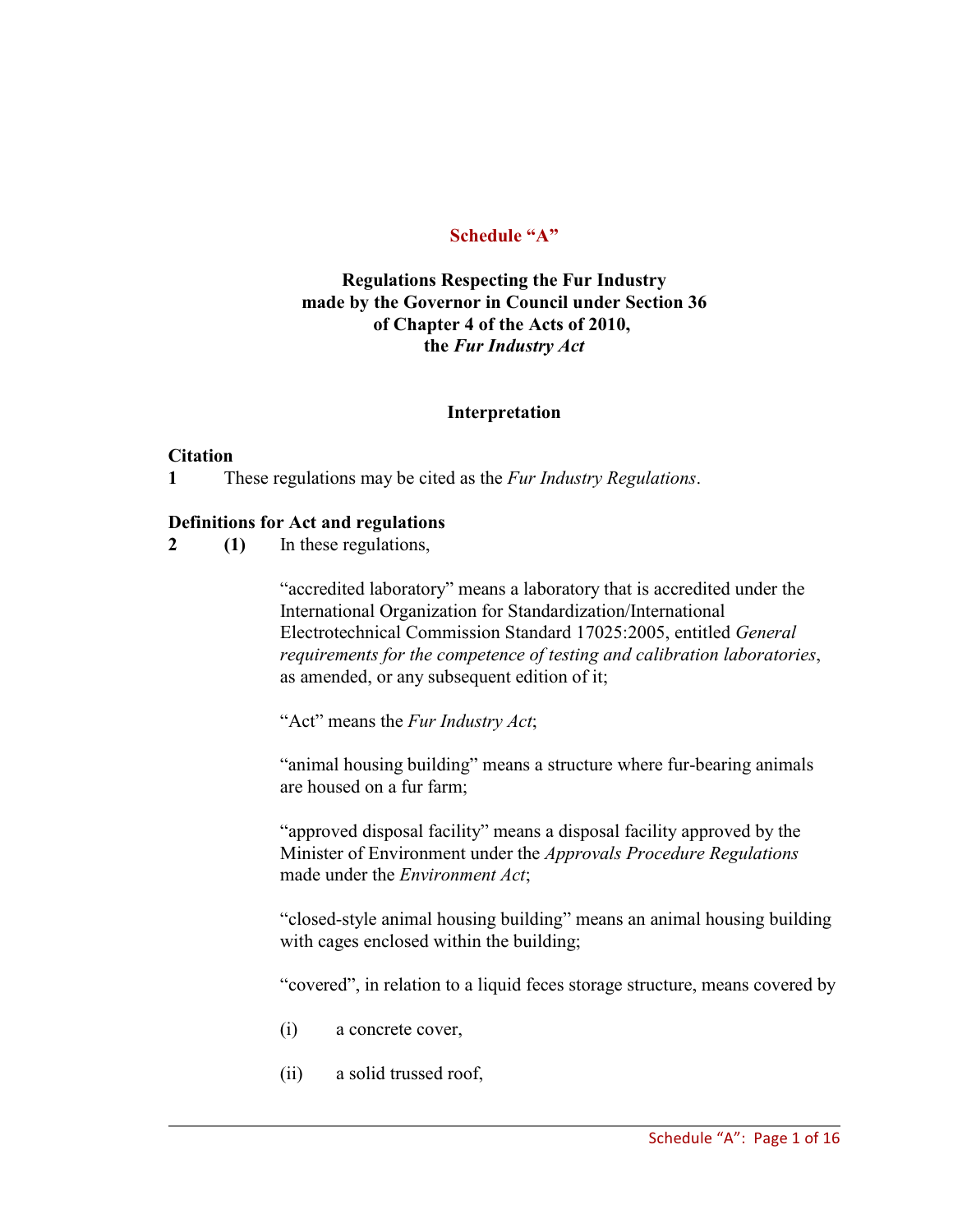- (iii) high-density polyethylene material over the surface of the stored liquid feces and anchored to the storage structure, or
- (iv) any other cover acceptable to the Administrator;

"designated professional" means an individual designated by the Minister under subsection 33(1A) of the Act for the purpose of approving a management plan as required by subsection 33(2) of the Act;

"dwelling" includes a house, condominium, cottage, mobile home or trailer occupied as a residence;

"existing" in relation to a fur farm, means existing at the time of the coming into force of the Act;

"feces" means the excrement of a fur-bearing animal;

"feces storage system" means a system for storing feces on a fur farm before disposing of the feces, and includes pipes, holding tanks and earthen storage structures;

"feed" means feed provided to fur-bearing animals on a fur farm;

"licence" means a licence issued under the Act that authorizes the operation of a fur farm;

"liquid feces" means feces that has a moisture content equal to or greater than 84%;

"management plan" means a management plan for a fur farm required by Section 33 of the Act;

"prescribed fee" means the applicable fee set out in Section 50;

"site approval permit" means a site approval permit issued under Section 11 of the Act for a fur farm on which prescribed animals are held;

"solid feces" means feces that has a moisture content of less than 84%;

"total herd" on a fur farm means all of the male and female prescribed animals held on the fur farm, including prescribed animals that are under 6 months old;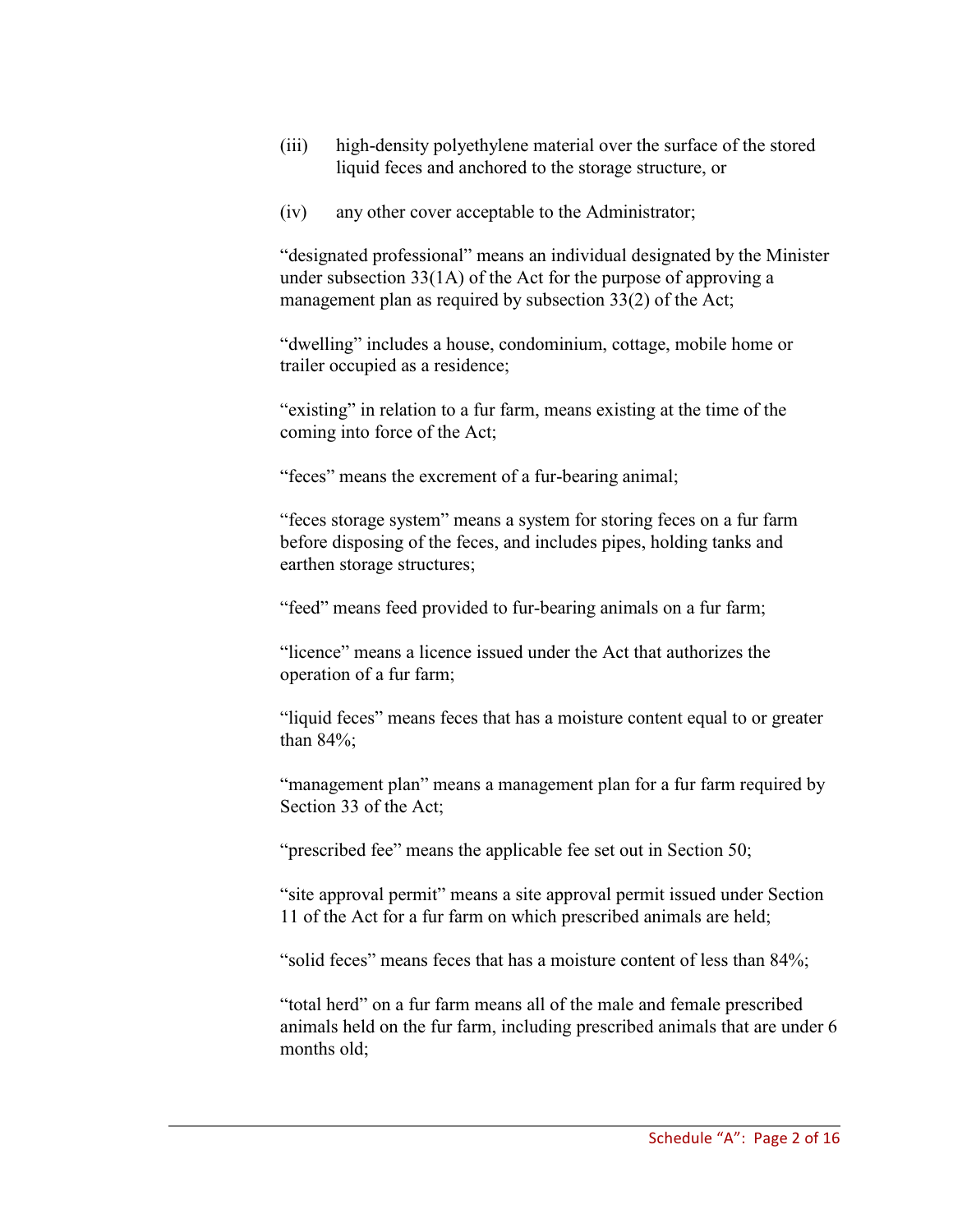"traditional-style animal housing building" means an animal housing building that contains cages with the bottom and 1 end of each cage exposed to the outside;

"waste feed" means uneaten feed that has become inedible;

"watercourse" means the natural bed and shore of a river, stream, lake, creek, pond, spring, lagoon or other natural body of water, and the water in it, whether it contains water or not, and includes groundwater but does not include manufactured features.

- **(2)** For the purposes of subsection 35(2) of the Act and in these regulations, "breeding herd" means all of the male and female prescribed animals held on a fur farm, excluding prescribed animals that are under 6 months old.
- **(3)** For the purposes of Section 35A of the Act, "owner" includes an operator but does not include Her Majesty in right of the Province or any board or agency of Her Majesty, including the Nova Scotia Farm Loan Board.

## **Prescribed animals**

**3** For the purposes of the Act and these regulations, fox and mink are designated as prescribed animals.

# **Increase for purposes of subsection 35(2) of Act**

- **4** For the purposes of subsection 35(2) of the Act, an increase in the breeding females or breeding herd on a fur farm is an increase within a calendar year over the maximum number of prescribed animals held on the fur farm during the previous calendar year, as recorded at any 1 time during that previous year, of the lesser of
	- (a) 875 in the number of breeding females; and
	- (b) 10% in the number of prescribed animals in the breeding herd.

# **Qualifications and Training Requirements**

# **Qualifications for designated professionals**

- **5** An individual must meet all of the following qualifications to be designated as a designated professional:
	- (a) current status as a practising member in good standing with the Association of Professional Engineers of Nova Scotia;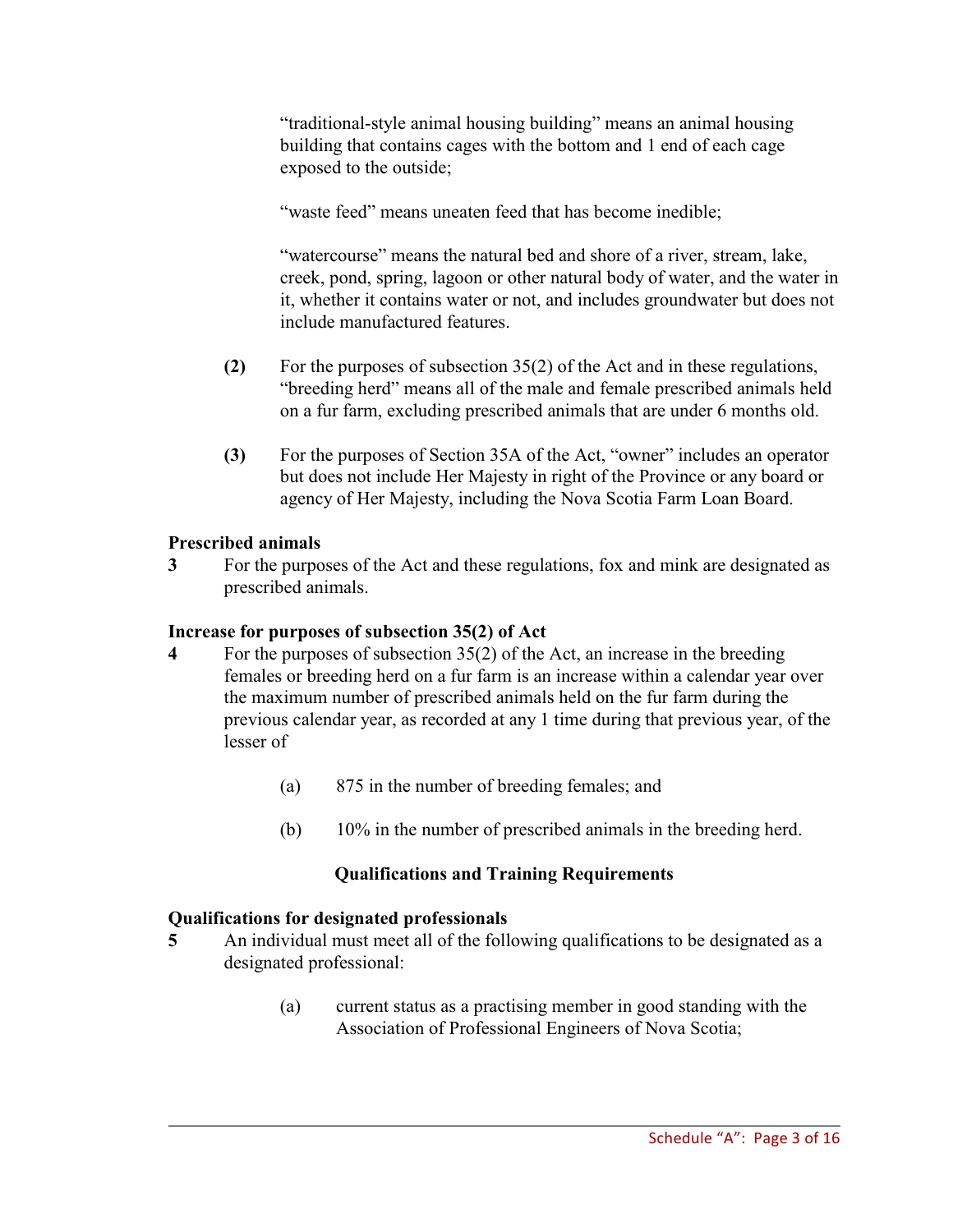- (b) practical experience in agricultural, bioresource, civil, environmental or resource engineering, demonstrated in the manner determined by the Administrator;
- (c) completion of the seminar conducted by the Department respecting fur industry requirements.

## **Training for monitoring programs**

**6** For the purpose of subsection 34(1) of the Act, all training in monitoring and testing water and soil must be conducted to the satisfaction of the Administrator.

## **Operating Licences**

## **Applying for licence**

- **7 (1)** For a fur farm on which prescribed animals are held, in addition to the site approval permit confirmation required by subsection 10(5) of the Act, an application for a licence must include or be accompanied by all of the following:
	- (a) a statement of the anticipated maximum number of
		- (i) prescribed animals that will be in the breeding herd of the fur farm during the upcoming 12 months, and
		- (ii) prescribed animals that will be in the total herd of the fur farm during the upcoming 12 months;
	- (b) if a groundwater monitoring program is required under Section 29, the baseline data from the initial water sample testing conducted under that Section;
	- (c) payment of the prescribed fee.
	- **(2)** For a fur farm where no prescribed animals are held, an application for a licence must include or be accompanied by
		- (a) a statement of the anticipated number of fur-bearing animals that will be on the fur farm during the upcoming 12 months; and
		- (b) payment of the prescribed fee.

## **Separate licence for each species of prescribed animal on fur farm**

**8 (1)** A separate licence is required for each species of prescribed animal on a fur farm.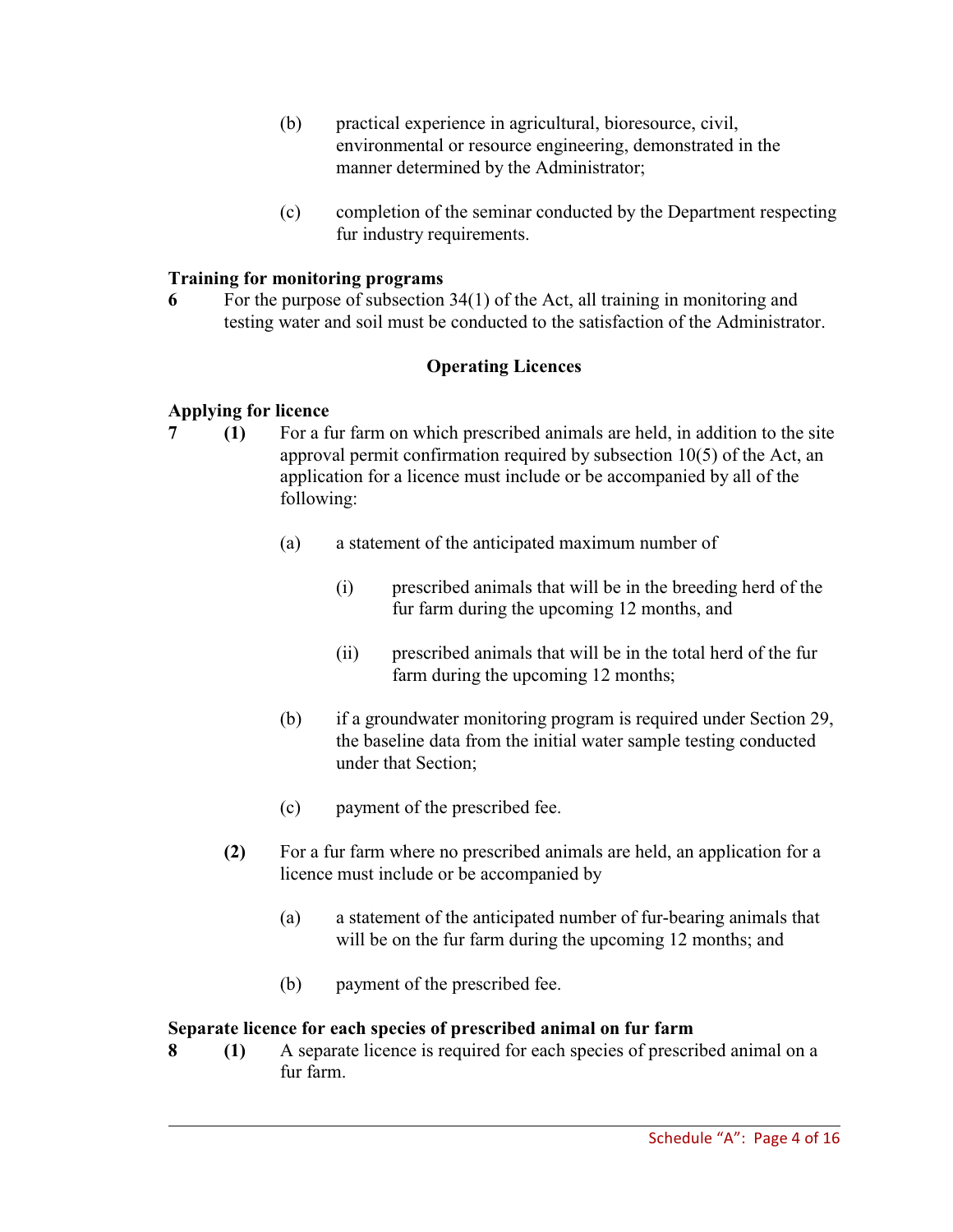- **(2)** All operators of a fur farm must operate under a single licence for each species of prescribed animal on the fur farm.
- **(3)** All non-prescribed fur-bearing animals on a fur farm may be covered by a single licence.

## **Terms and conditions imposed by Administrator**

- **9** The Administrator may impose any of the following terms and conditions on a licence for a fur farm on which prescribed animals are held:
	- (a) the maximum number of prescribed animals allowed in the fur farm's breeding herd;
	- (b) amendments to the methods set out in the fur farm's management plan for storing, treating or disposing of feces, waste feed or carcasses, including the minimum frequency of disposal;
	- (c) additional requirements for testing surface water and soil monitoring.

## **Expiry and renewal**

- **10 (1)** Unless it has already been renewed under subsection 10(6) of the Act, an operating licence expires 2 years less a day from the date of issuance.
	- **(2)** For a fur farm on which prescribed animals are held, an application for renewal of a licence must include or be accompanied by all of the following:
		- (a) a statement of the anticipated maximum number of
			- (i) prescribed animals that will be in the breeding herd of the fur farm during the upcoming 12 months, and
			- (ii) prescribed animals that will be in the total herd of the fur farm during the upcoming 12 months;
		- (b) payment of the prescribed fee.
	- **(3)** For a fur farm where no prescribed animals are held, an application for renewal of a licence must include or be accompanied by
		- (a) a statement of the anticipated number of fur-bearing animals that will be on the fur farm during the upcoming 12 months; and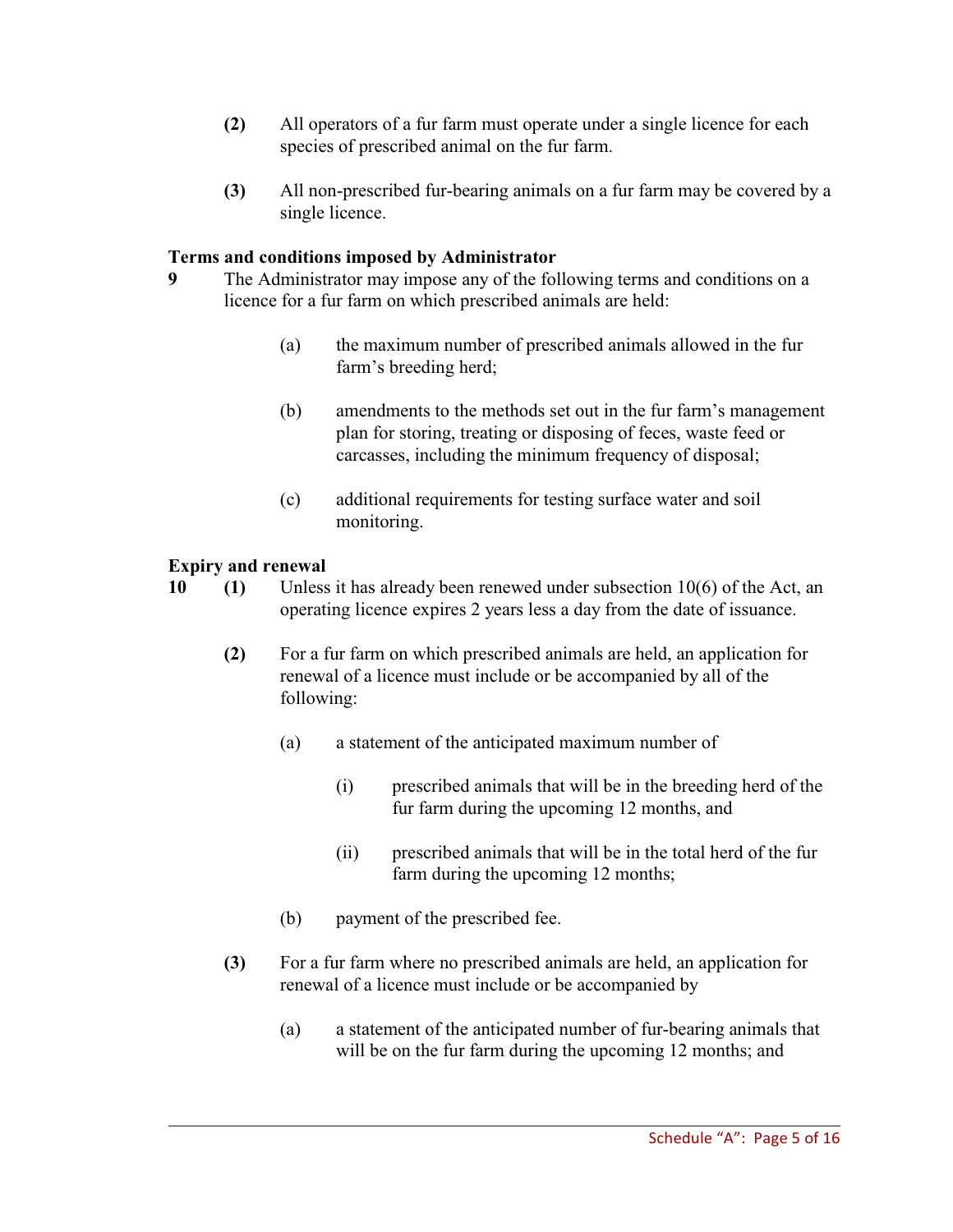- (b) payment of the prescribed fee.
- **(4)** In addition to paying the prescribed fee required under clause (2)(b) or (3)(b), as applicable, an operator who renews their licence later than 30 days after the licence's expiry date must pay a late fee of \$50.00, not including any applicable tax.

#### **New licence on issuance of amended site approval permit**

**11** On issuing an amended site approval permit as referred to in subsection 11(6) of the Act, the Administrator must also issue a new licence, but no fee is required for the new licence until it is renewed at the beginning of the next licence period.

#### **Refusing to issue or transfer licence**

- **12** The following enactments are prescribed for the purpose of the Administrator's power to refuse to issue or transfer a licence in subsection 13(2) of the Act:
	- (a) any applicable provision of the *Environment Act* and its regulations;
	- (b) any applicable provision of the *Occupational Health and Safety Act* and its regulations;
	- (c) any applicable provision of the *Health Protection Act* and its regulations.

## **Suspending or revoking licence**

- **13 (1)** For the purpose of Section 14 of the Act, the Administrator may suspend for up to 1 year or revoke a licence if an inspection discloses an operator is not in compliance with any of the following:
	- (a) the Act or these regulations;
	- (b) any applicable provision of the *Environment Act* or its regulations;
	- (c) any applicable provision of the *Occupational Health and Safety Act* or its regulations;.
	- (d) any applicable provision of the *Health Protection Act* or its regulations.
	- **(2)** If there is more than 1 operator under a single licence, a suspension or revocation of that licence applies to all operators under that licence.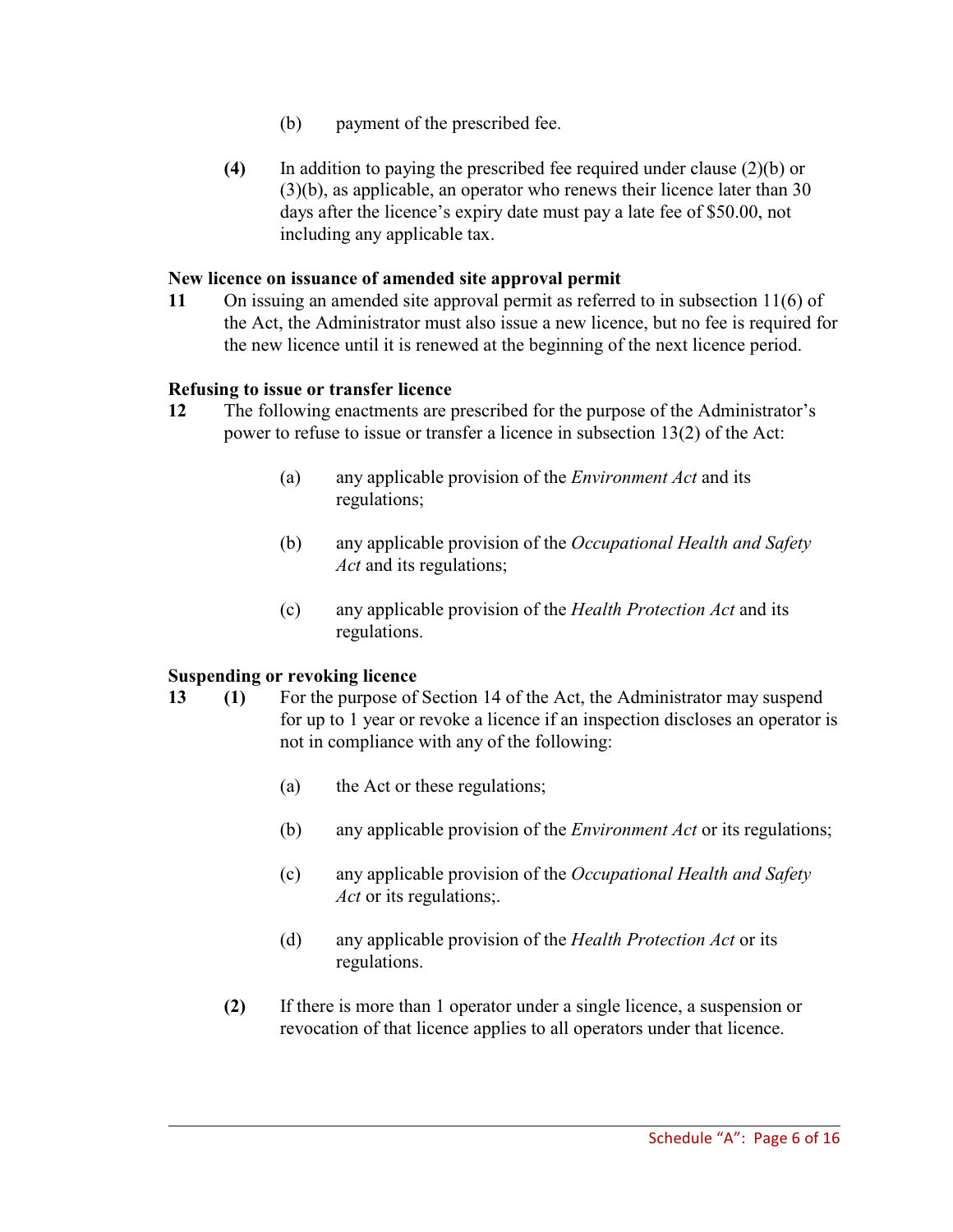## **Site Approval Permits**

## **Application of Sections 15 to 20**

**14** Sections 15 to 20 apply only to a fur farm on which prescribed animals are held.

#### **Exemption from requirement for site approval permit and management plan**

- **15 (1)** An operator with fewer than 100 prescribed animals in their breeding herd is exempt from the requirement in subsection 9(1A) of the Act to hold a site approval permit and the requirement in Section 33 of the Act to develop and follow a management plan.
	- **(2)** The Administrator may exempt an operator from the requirements referred to in subsection (1) if the Administrator determines that the proposed activity of the fur farm will have minimal impact on the surrounding environment.
	- **(3)** If the Administrator determines that the environmental impact of the activities of a fur farm given an exemption under subsection (2) is no longer minimal, the Administrator may require the operator to obtain a site approval site approval permit and develop and follow a management plan.

## **No construction or alteration without site approval permit**

- **16 (1)** A person must not construct or authorize the construction of a fur farm except in accordance with the terms and conditions of a site approval permit that is issued by the Administrator for that purpose and is in force.
	- **(2)** Subject to subsections 35(1) and (2) of the Act and subsections 22(2) and 24(3) respecting the time period within which an existing fur farm is required to meet certain requirements of the Act and these regulations, a person must not alter or authorize the alteration of an existing fur farm except in accordance with the terms and conditions of a site approval permit or amended site approval permit that is issued by the Administrator for that purpose and is in force.

## **When more than 1 site approval permit required**

**17** The Administrator may require more than 1 site approval permit for a fur farm if the Administrator determines that a single site approval permit does not adequately address the management of waste at the fur farm.

## **When amended site approval permit required**

**18** For the purpose of 11(6) of Act, an amended site approval permit is required for a fur farm if there is an increase within a calendar year over the maximum number of prescribed animals held on the fur farm during the previous calendar year, calculated as set out in Section 4.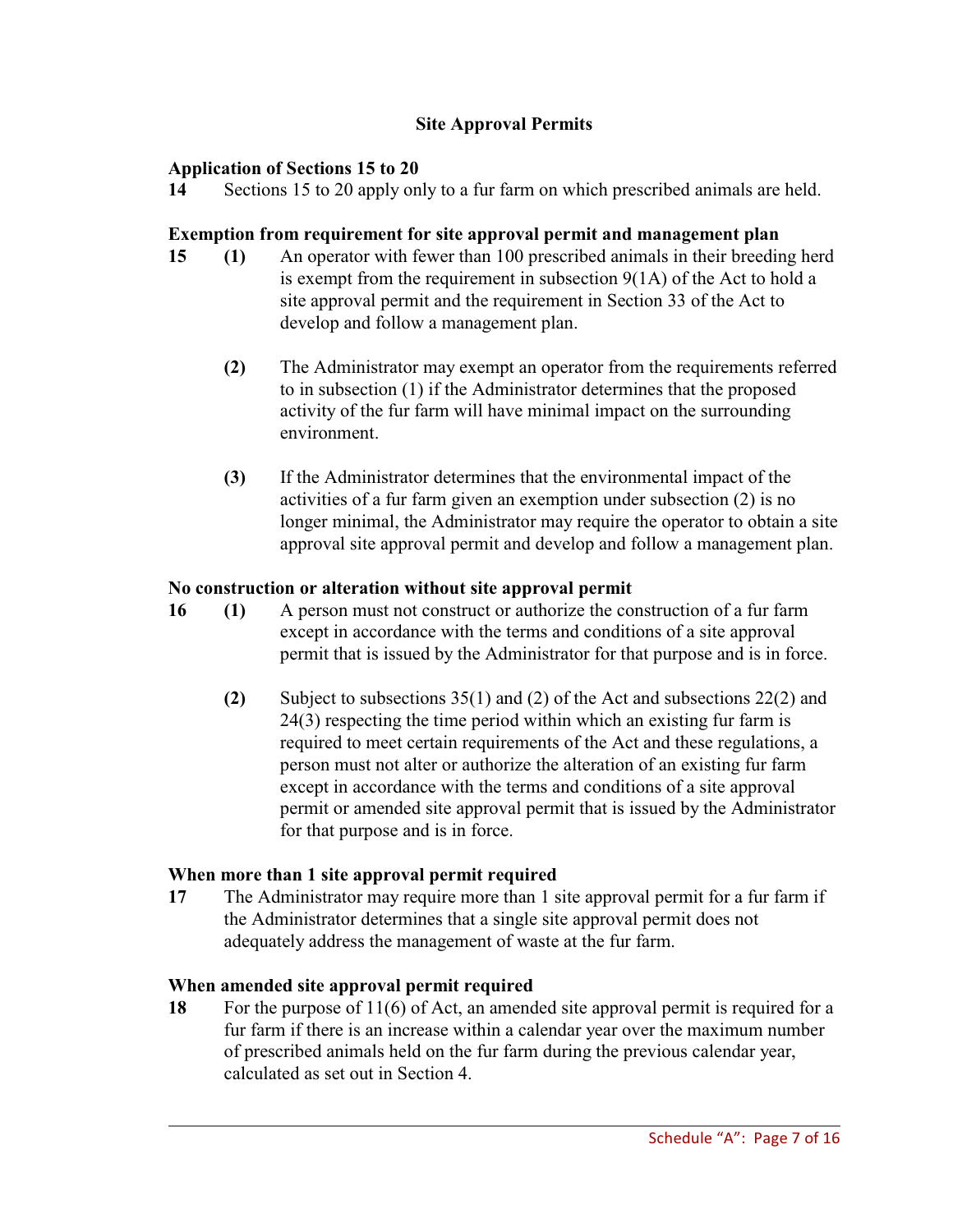## **Applying for site approval permit or amended site approval permit**

- **19 (1)** An application for a site approval permit must include or be accompanied by all of the following:
	- (a) the name of the proposed operator and, if the proposed operator is a partnership, the name of each of its partners;
	- (b) the civic address of the proposed fur farm and the property's parcel identification number under the *Land Registration Act* or its global positioning system coordinates;
	- (c) a map showing the boundaries of the property on which the proposed fur farm is located and the locations of all of the following:
		- (i) each building on the property,
		- (ii) each road on the property,
		- (iii) each watercourse, body of water and well on the property,
		- (iv) each watercourse, body of water and well that is reasonably known to the operator to be within 100 m of either side of the boundary line of the property on which the proposed fur farm is located, as measured perpendicularly to the boundary line;
	- (d) a copy of the management plan for the proposed fur farm, completed in accordance with Section 20 and approved by a designated professional as required by subsection 33(2) of the Act;
	- (e) payment of the prescribed fee.
	- **(2)** An application for an amended site approval permit must be accompanied by
		- (a) all of the information specified in subsection (1) for a site approval permit application, including a new management plan; and
		- (b) payment of the prescribed fee.

## **Required content for management plan**

**20** A management plan must contain all of the following: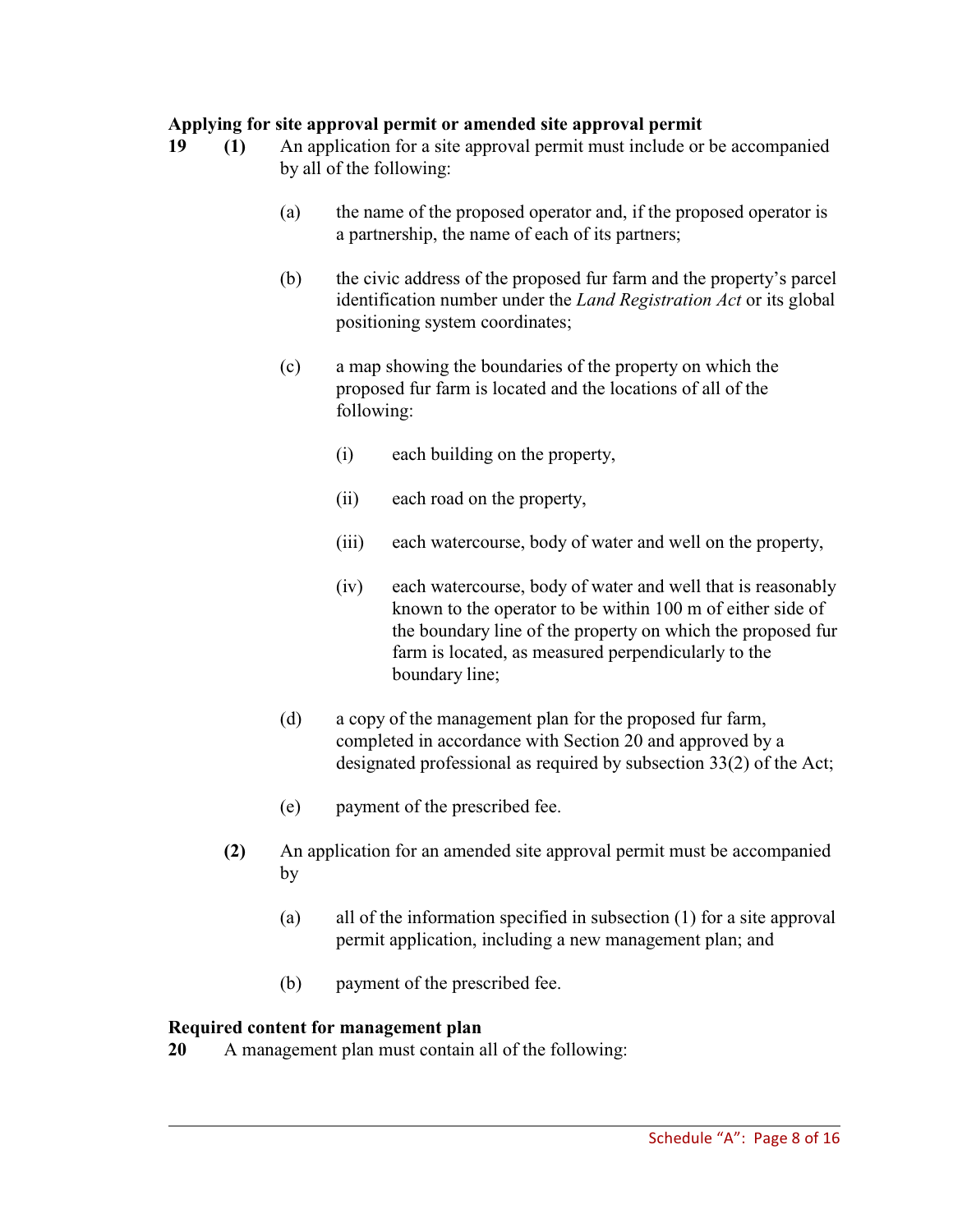- (a) a description of each of the requirements set out in Sections 21 to 44, with an explanation of how the requirement will be met;
- (b) an indication of the total number of prescribed animals that can be housed on the fur farm under the management plan while meeting the requirements of the Act and these regulations;
- (c) an explanation of how the operator will control flies and odour using normal farm practices;
- (d) any additional information that the Administrator requires.

## **Facility and Monitoring Requirements for Fur Farms With Prescribed Animals**

## **Application of Sections 22 to 39**

**21** Sections 22 to 39 apply only to a fur farm on which prescribed animals are held.

## **Animal housing buildings**

- **22 (1)** Each animal housing building must be a closed-style animal housing building.
	- **(2)** Despite clause 35(1)(b) of the Act, until there is an increase in the number of breeding females or the number of prescribed animals in the breeding herd on an existing fur farm, calculated as set out in Section 4, the Administrator may exempt the operator from the requirements of subsection (1) after the end of the 3-year period referred to in Section 35 of the Act.

## **Solid feces storage system**

**23** Each feces storage structure in a solid feces storage system must have a level concrete pad base.

## **Liquid feces storage system**

- **24 (1)** A liquid feces storage system must be able to accommodate 120% of the anticipated volume of liquid feces from the total herd.
	- **(2)** Each feces storage structure in a liquid feces storage system must be constructed of concrete, must be covered and must meet any requirements specified by the Administrator.
	- **(3)** Despite clause 35(1)(b) of the Act, until there has been an increase in the number of breeding females or number of prescribed animals in the breeding herd on an existing fur farm, calculated as set out in Section 4, the Administrator may exempt the operator from the requirements of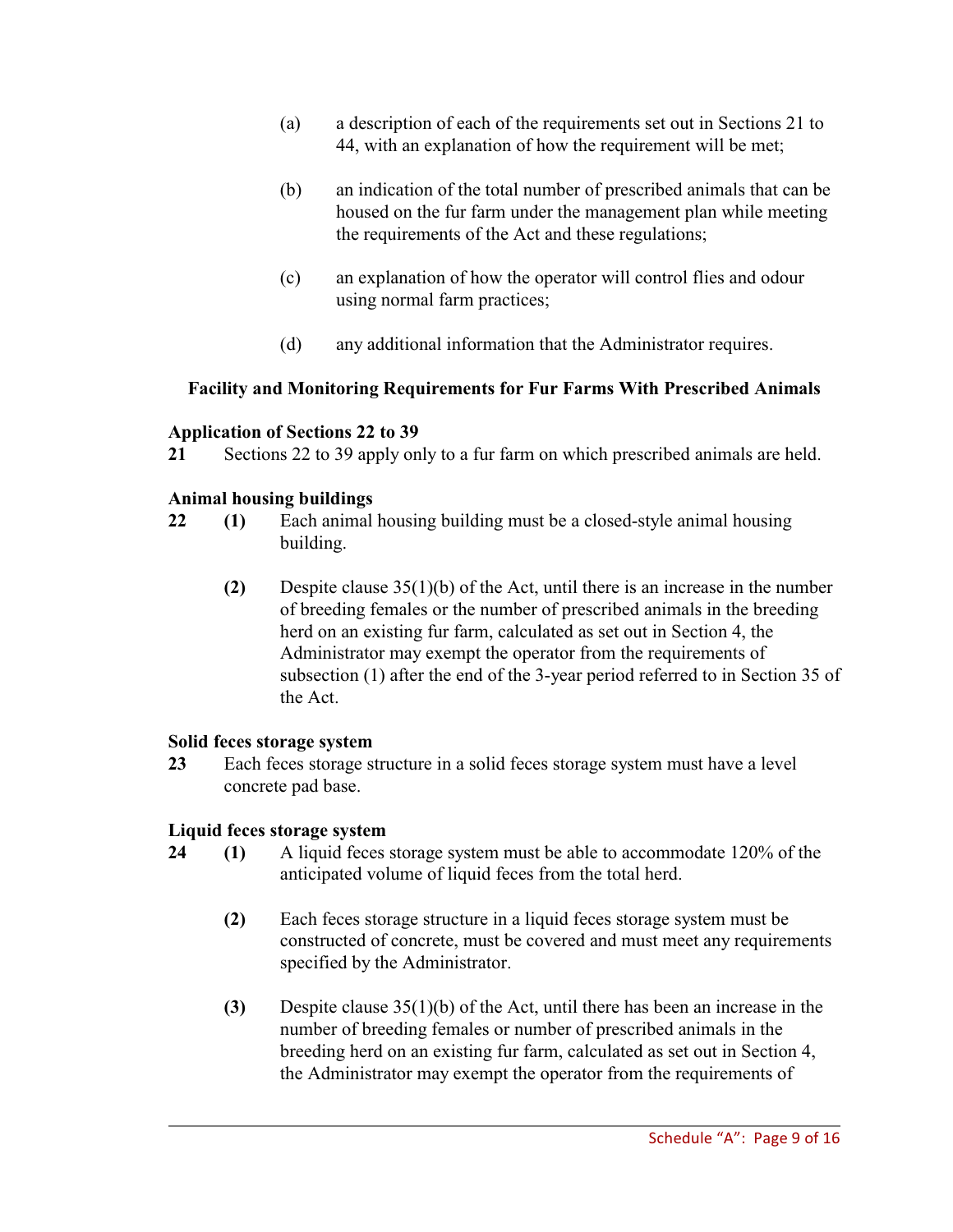subsection (2) after the end of the 3-year period referred to in Section 35 of the Act.

# **Feces disposal**

- **25 (1)** Feces must be disposed of in 1 of the following ways:
	- (a) by disposal to an approved disposal facility;
	- (b) by applying it to land in accordance with a land application plan prepared by a certified nutrient management planner or an accredited laboratory using soil and feces analyses;
	- (c) by on-farm composting in accordance with Section 44.
	- **(2)** An operator must have an alternative feces disposal plan in place to be used if there is an interruption of the primary feces disposal plan.

## **Carcass storage**

**26** Each prescribed animal that dies on a fur farm must be stored frozen until disposed of in accordance with Section 27.

## **Carcass disposal**

**27** Each carcass of a prescribed animal that has died on a fur farm must be disposed of at an approved disposal facility or by on-farm composting.

## **Surface water monitoring program**

- **28** A water monitoring program required by subsection 34(1) of the Act to be established by an operator must meet all of the following requirements:
	- (a) it must include a description of sampling locations;
	- (b) it must include a schedule for surface water testing;
	- (c) it must include baseline data from the initial water sample testing;
	- (d) surface water discharges must be sampled and tested in May and November each year that the fur farm licence is in effect unless otherwise directed by the Administrator.

## **Groundwater monitoring program**

**29 (1)** If the Administrator determines that the circumstances require a groundwater monitoring program for a fur farm, the Administrator may give the operator notice of that requirement.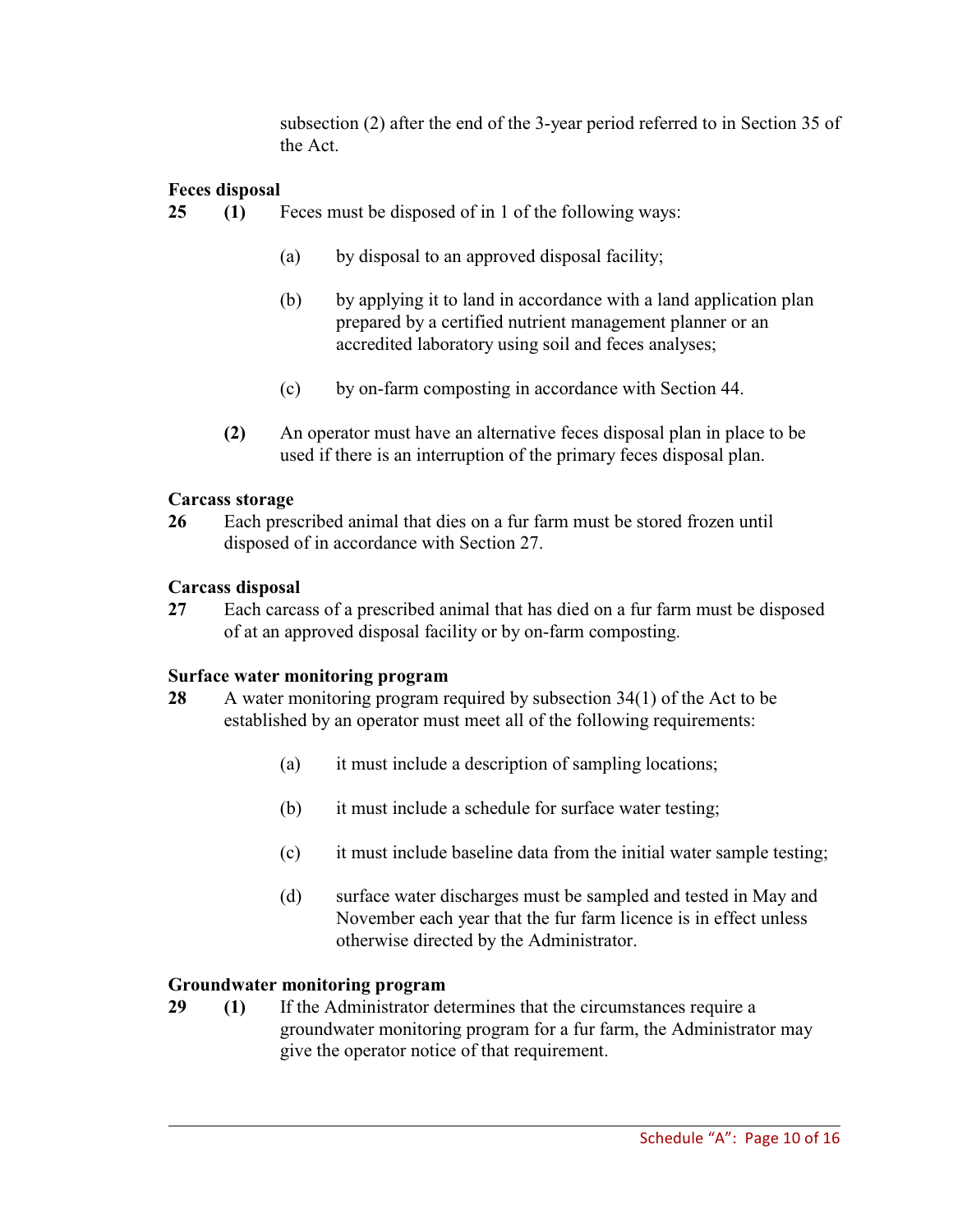**(2)** A groundwater monitoring program must provide for groundwater to be tested in May and November each year that the fur farm licence is in effect unless otherwise directed by the Administrator.

#### **Administrator may order random water tests**

- **30** At any time, on a random basis, the Administrator may require tests of any of the following to be conducted at the operator's expense:
	- (a) surface water on a fur farm;
	- (b) if a fur farm has a groundwater monitoring program, water samples from the monitoring wells.

#### **When substances in surface water exceed concentration limits**

**31** If a test of a water sample taken from any surface water discharge on a fur farm indicates that a level of a substance listed in the following table is higher than the concentration limit listed in the table for the substance, the Administrator may place any measures on the operator that the Administrator considers necessary to reduce the level of the substance.

| <b>Surface Water Concentration Limits</b> |                            |  |  |
|-------------------------------------------|----------------------------|--|--|
| <b>Substance</b>                          | <b>Concentration Limit</b> |  |  |
| Total phosphorus                          | $20 \mu g/L$               |  |  |
| Nitrate (as nitrate nitrogen)             | $3.0 \text{ mg/L}$         |  |  |
| Ammonia (as ammonia-nitrogen)             | $1 \text{ mg/L}$           |  |  |
| Total suspended solids                    | $50 \text{ mg/L}$          |  |  |
| E. coli                                   | 100 CFU per 100mL          |  |  |

## **When substances in groundwater exceed concentration limits**

**32** If a test from a water sample taken from any groundwater monitoring well on a fur farm indicates that a level of a substance listed in the following table is higher than the concentration limit listed in the table for the substance, the Administrator may place any measures on the operator that the Administrator considers necessary to reduce the level of the substance.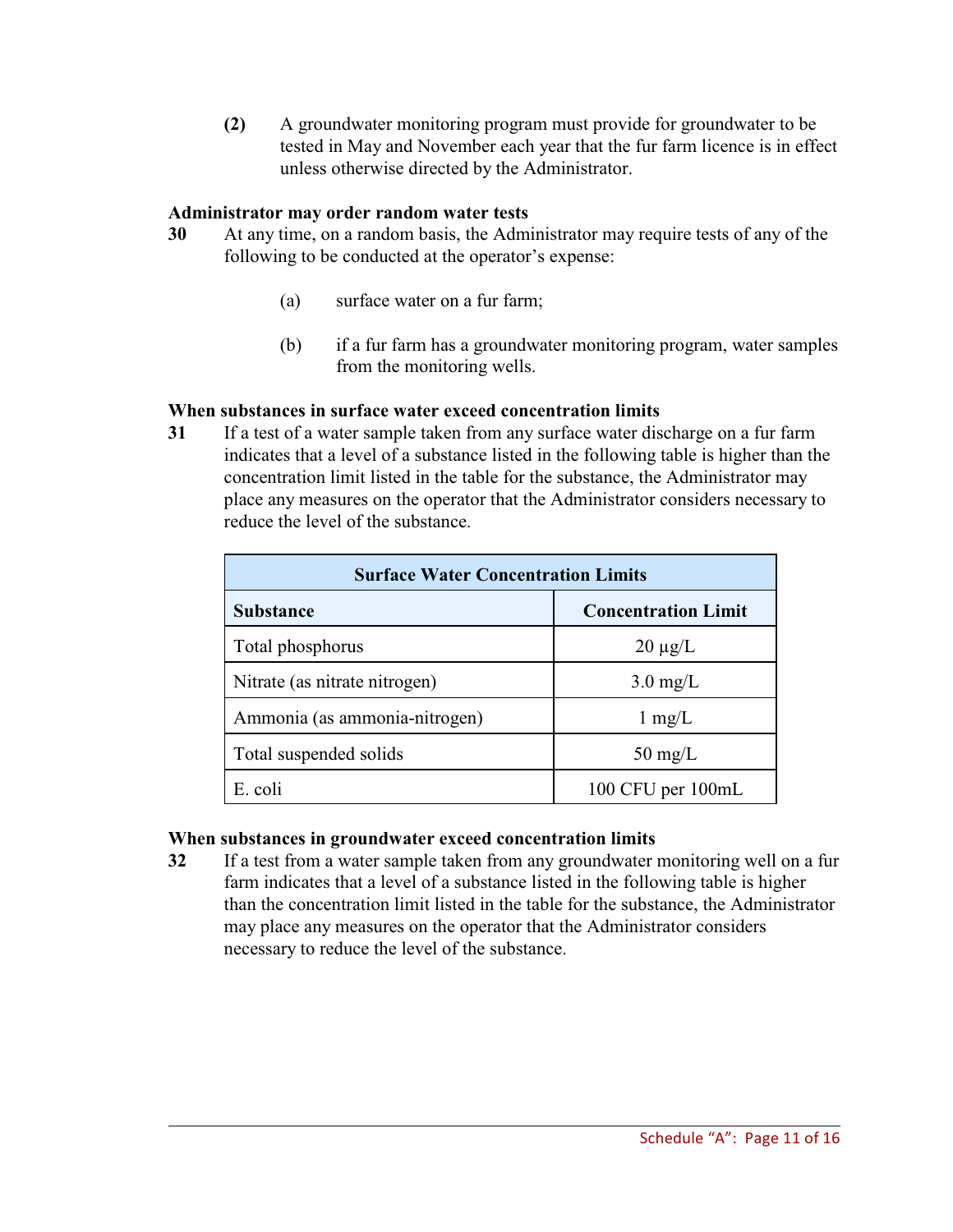| <b>Groundwater Concentration Limits</b> |                            |  |  |
|-----------------------------------------|----------------------------|--|--|
| <b>Substance</b>                        | <b>Concentration Limit</b> |  |  |
| Total dissolved solids                  | $500 \text{ mg/L}$         |  |  |
| Total phosphorus                        | $0.1$ mg/L                 |  |  |
| Nitrate (as nitrate-nitrogen)           | $13 \text{ mg/L}$          |  |  |
| Ammonia (as ammonia-nitrogen)           | $4 \text{ mg/L}$           |  |  |
| Chloride                                | $250 \text{ mg/L}$         |  |  |

#### **Accredited laboratory to sample tests**

**33** All testing of surface water samples and samples of water from groundwater monitoring wells must be performed by an accredited laboratory.

#### **Water monitoring reporting requirements**

- **34 (1)** An operator must submit the results of tests scheduled as part of the water monitoring program to the Administrator no later than 5 business days after the date the operator received the test results.
	- **(2)** If a random water test required by the Administrator under Section 30 indicates that the sample exceeds a concentration limit set out in Section 31 or 32, the Administrator may require that further tests be conducted and that the results be provided to the Administrator by the testing service at the operator's expense.

#### **Soil monitoring program**

- **35** A soil monitoring program required by subsection 34(1) of the Act to be established by an operator must meet all of the following requirements:
	- (a) it must include a description of sampling locations;
	- (b) it must include baseline data from the initial soil sample testing;
	- (c) soil must be sampled and tested every 3 calendar years while a licence is in effect for the fur farm.

## **Administrator may order random soil tests**

**36** At any time, on a random basis, the Administrator may require tests of soil samples on a fur farm to be conducted at the operator's expense.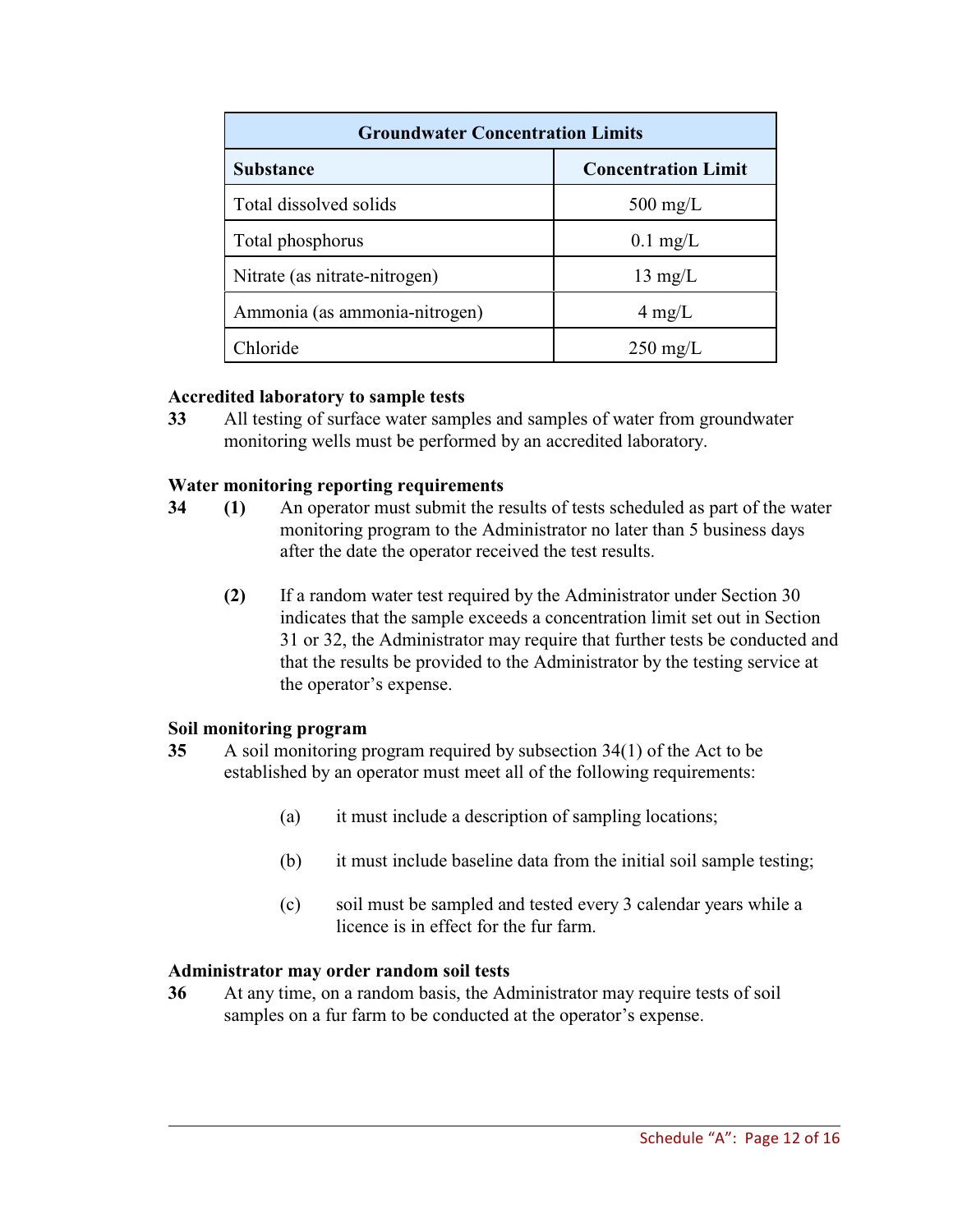## **When soil sample phosphate level exceeds concentration limits**

**37** If a test of a soil sample taken on a fur farm indicates that the level of phosphorous, expressed as  $P_2O_5$ , is higher than the concentration limit of 800 kg/ha, the Administrator may place any measures on the operator that the Administrator considers necessary to reduce the level of the phosphorous.

#### **Accredited laboratory to sample tests**

**38** All testing of soil samples must be performed by an accredited laboratory.

## **Soil monitoring reporting requirements**

- **39 (1)** An operator must submit the results of tests scheduled as part of the soil monitoring program to the Administrator no later than 5 business days after the date the operator received the test results.
	- **(2)** If a random soil test required by the Administrator under Section 36 indicates that the sample exceeds the concentration limit set out in Section 37, the Administrator may require that further tests be conducted and that the results be provided to the Administrator by the testing service at the operator's expense.

## **Facility Requirements for All Fur Farms**

#### **Application of Sections 41 to 44**

**40** Sections 41 to 44 apply to all fur farms.

## **Minimum separation distances**

**41** Each animal housing building, feces storage structure and on-farm compost site on a fur farm must be located in compliance with the minimum separation distances set out in the following table:

| <b>Minimum Separation Distances</b>            |                                                                       |                                                     |                                                                          |  |
|------------------------------------------------|-----------------------------------------------------------------------|-----------------------------------------------------|--------------------------------------------------------------------------|--|
| <b>Structure or</b><br><b>Building</b>         | <b>Distance from</b><br><b>Watercourse or</b><br><b>Off-Farm Well</b> | <b>Distance from</b><br>Off-farm<br><b>Dwelling</b> | <b>Distance from</b><br><b>Property Line or</b><br><b>Public Highway</b> |  |
|                                                | (metres)                                                              |                                                     |                                                                          |  |
| Solid feces storage<br>structure               | 100                                                                   | 100                                                 | 50                                                                       |  |
| Uncovered liquid<br>feces storage<br>structure | 50                                                                    | 300                                                 | 50                                                                       |  |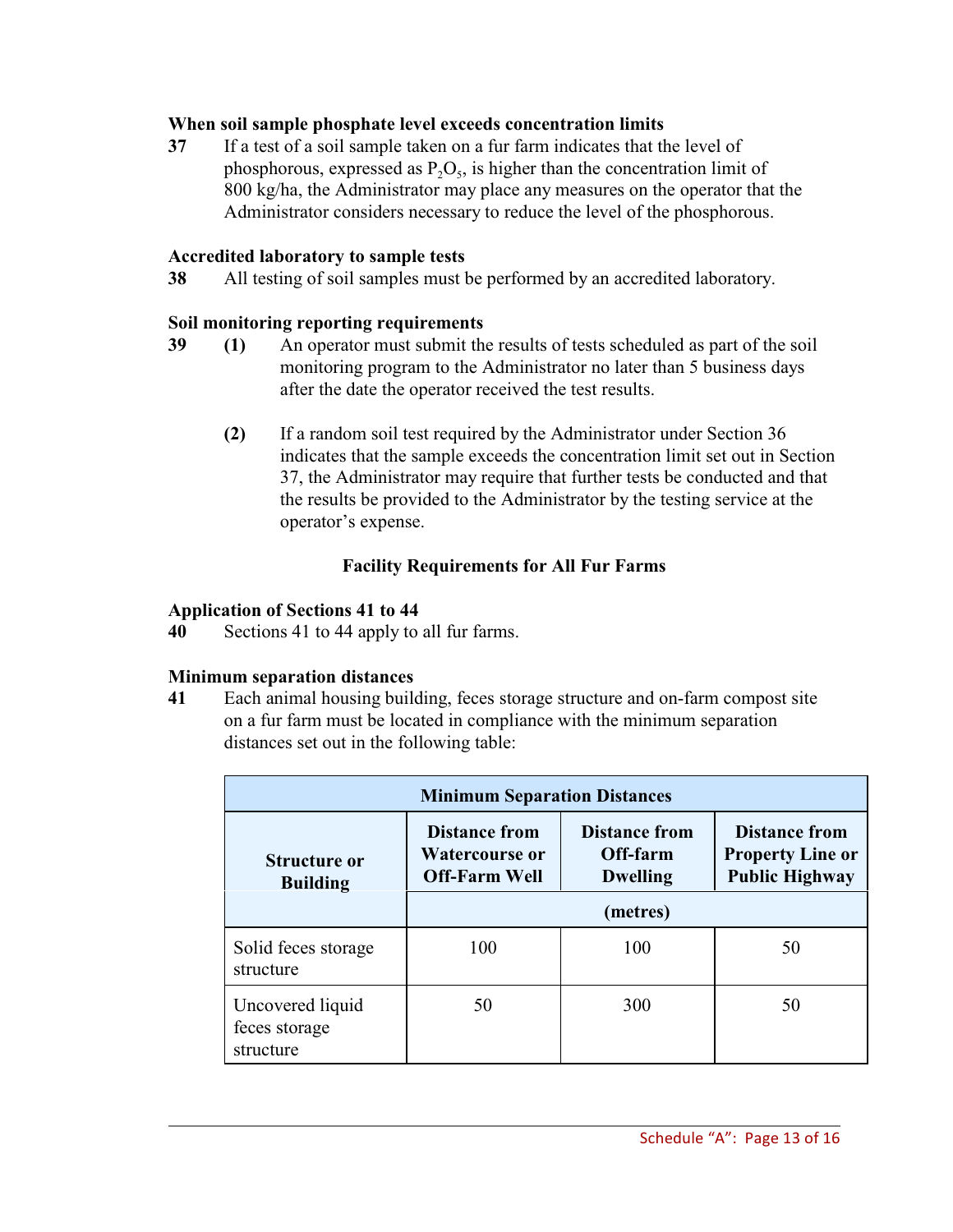| Covered liquid feces<br>storage structure                 | 50  | 100 | 50 |
|-----------------------------------------------------------|-----|-----|----|
| Closed-style animal<br>housing building                   | 100 | 100 | 50 |
| Existing closed-style<br>animal housing<br>building       | 50  | 50  |    |
| Existing traditional-<br>style animal housing<br>building | 100 | 50  |    |
| On-farm compost site                                      | 100 | 100 | 50 |

## **Feed storage**

**42** All feed must be stored in a fully-enclosed container.

## **Waste feed disposal**

**43** All waste feed must be disposed of at an approved disposal facility or by on-farm composting.

#### **On-farm composting requirements**

- **44** Any composting carried out on a fur farm must meet all of the following requirements:
	- (a) it must be in accordance with composting guidelines established by the Department;
	- (b) each on-farm compost site must be located in compliance with the minimum separation distances set out in the table in Section 41;
	- (c) each composting site must have a level concrete pad base;
	- (d) the operator must demonstrate to the Administrator's satisfaction that at least 1 employee has been trained in proper composting procedures.

#### **Appeals**

#### **Appeal to Minister about licence decision**

**45 (1)** A licence holder may appeal a decision of the Administrator by serving the Minister with a notice of appeal accompanied by a non-refundable fee of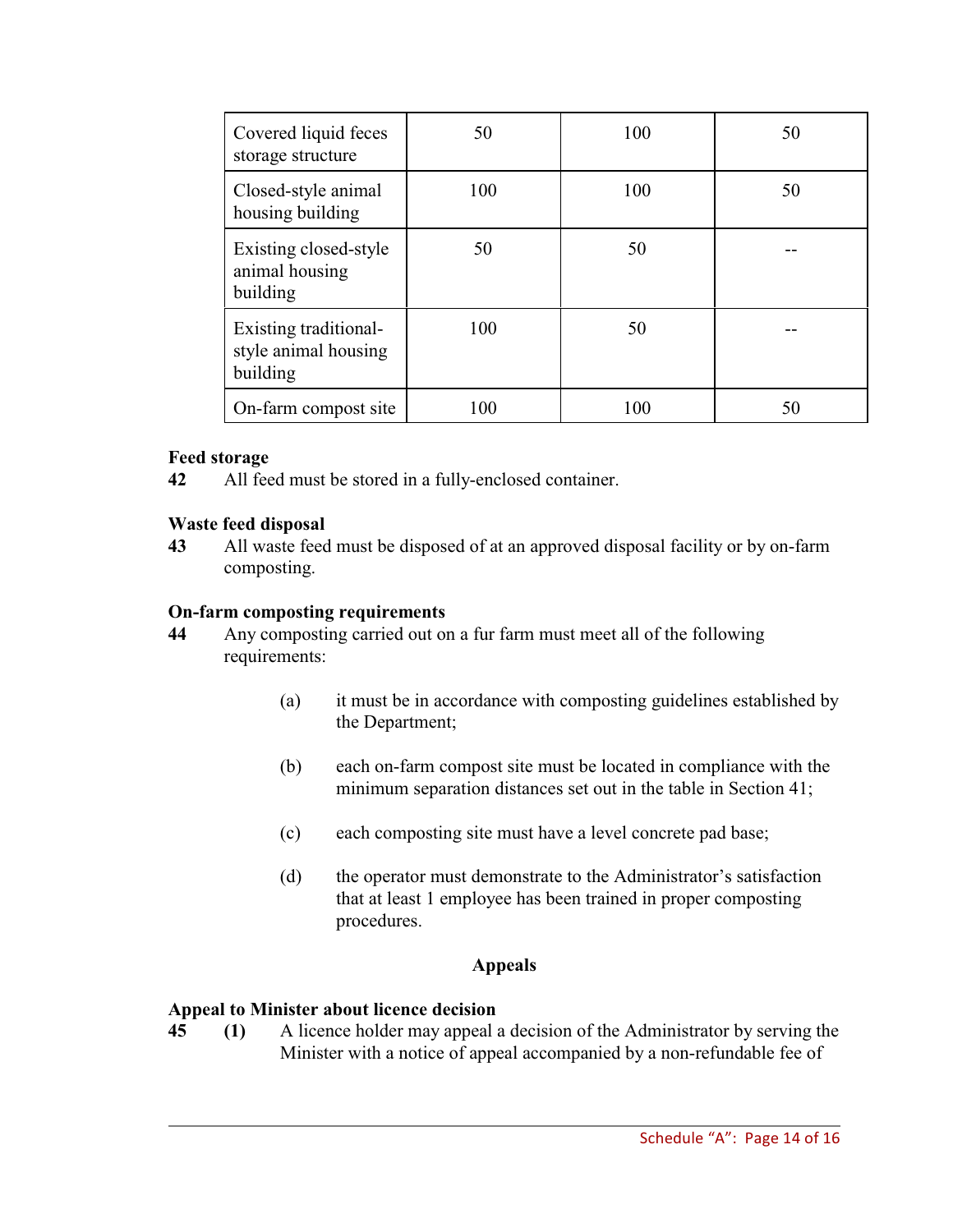\$200 no later than 30 days after the date the licence holder is advised of the Administrator's decision.

**(2)** No later than 5 days after the date the Minister receives a notice of appeal, the Minister must send a copy of the notice to the chair of the appeal panel established under Section 46.

## **Appeal panel**

- **46 (1)** The Minister may establish an appeal panel to review appeals and make recommendations to the Minister on an appeal.
	- **(2)** The appeal panel must be made up of at least 4 persons, 1 of whom is a professional agrologist, 1 of whom is an environmental inspector specialist, 1 of whom is a person representing the fur industry, and 1 of whom is a person representing the community.
	- **(3)** The appeal panel must appoint a chair from among its members and must determine its own practices and procedures.
	- **(4)** The quorum for the appeal panel is 1 person.

# **Review by appeal and recommendations to Minister**

**47** The appeal panel must review an appeal and make a recommendation to the Minister about the appeal no later than 10 days after the date the appeal panel receives a copy of the notice of appeal.

# **Decision on appeal**

- **48 (1)** The Minister must decide an appeal no later than 10 days after the date that the Minister receives the recommendations of the appeal panel.
	- **(2)** The decision of the Minister is final and binding.

# **Administration**

# **Books and records**

- **49 (1)** For the purpose of Section 16 of the Act, books and records to be kept by an operator with respect to a fur farm must include all of the following:
	- (a) a record of the total number of prescribed animals pelted in each calendar year;
	- (b) a record of the total number of prescribed animals in the breeding herd in each calendar year;